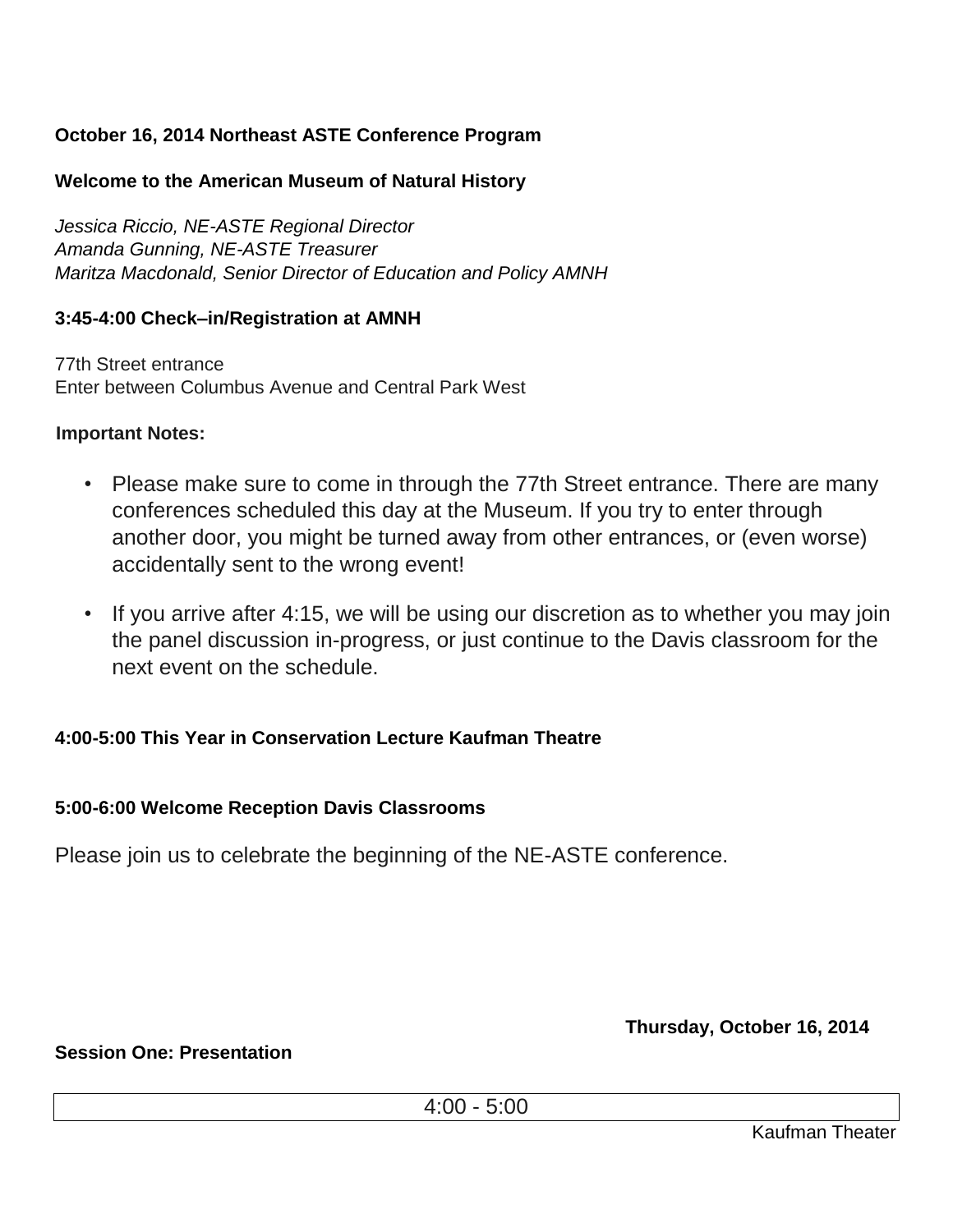Panel Discussion "This Year in Conservation"

# **T** AMERICAN MUSEUM & NATURAL HISTORY **CENTER FOR BIODIVERSITY AND CONSERVATION**

# **Mack Lipkin Man and Nature Series THIS YEAR IN CONSERVATION**

#### **PUBLIC EVENT**

#### THURSDAY, 16 OCTOBER 2014, 4:00 TO 5:00 P.M.

Join leading conservation professionals as they share the experiences and lessons that underscore their careers in marine conservation.

#### **SPEAKERS**



Dr. Ayana Johnson Executive Director, Waitt Institute

Dr. John Cigliano Associate Professor and Director of Biodiversity and Conservation Biology, **Cedar Crest College** 



Dr. Lekelia (Kiki) **Jenkins Assistant Professor,** School of Marine and **Environmental Affairs,** University of Washington



Moderator: Dr. Eleanor J. Sterling **Chief Conservation Scientist,** Center for Biodiversity and Conservation, American Museum of **Natural History** 

This event is free and open to the public. Space is available on a first-come, first-served basis. For more information, please contact us at biodiversity@amnh.org.

Please use the West 77th Street entrance to the Museum, between Columbus Avenue and Central Park West.

The Mack Lipkin Man and Nature Series was established in honor of Dr. Mack Lipkin, Sr., by his many friends and admirers. Dr. Lipkin was a physician who was a gentle and powerful force in advancing the most humane and caring practices of medicine. The Museum is proud to welcome Ayana Johnson, John Cigliano, and Lekelia Jenkins as the 2014 Mack Lipkin Man and Nature Series Fellows.

Speaker appearances supported in part by a grant from the Doris Duke Charitable Foundation for the Museum's Science Research Mentoring Program.

**Thursday, October 16, 2014**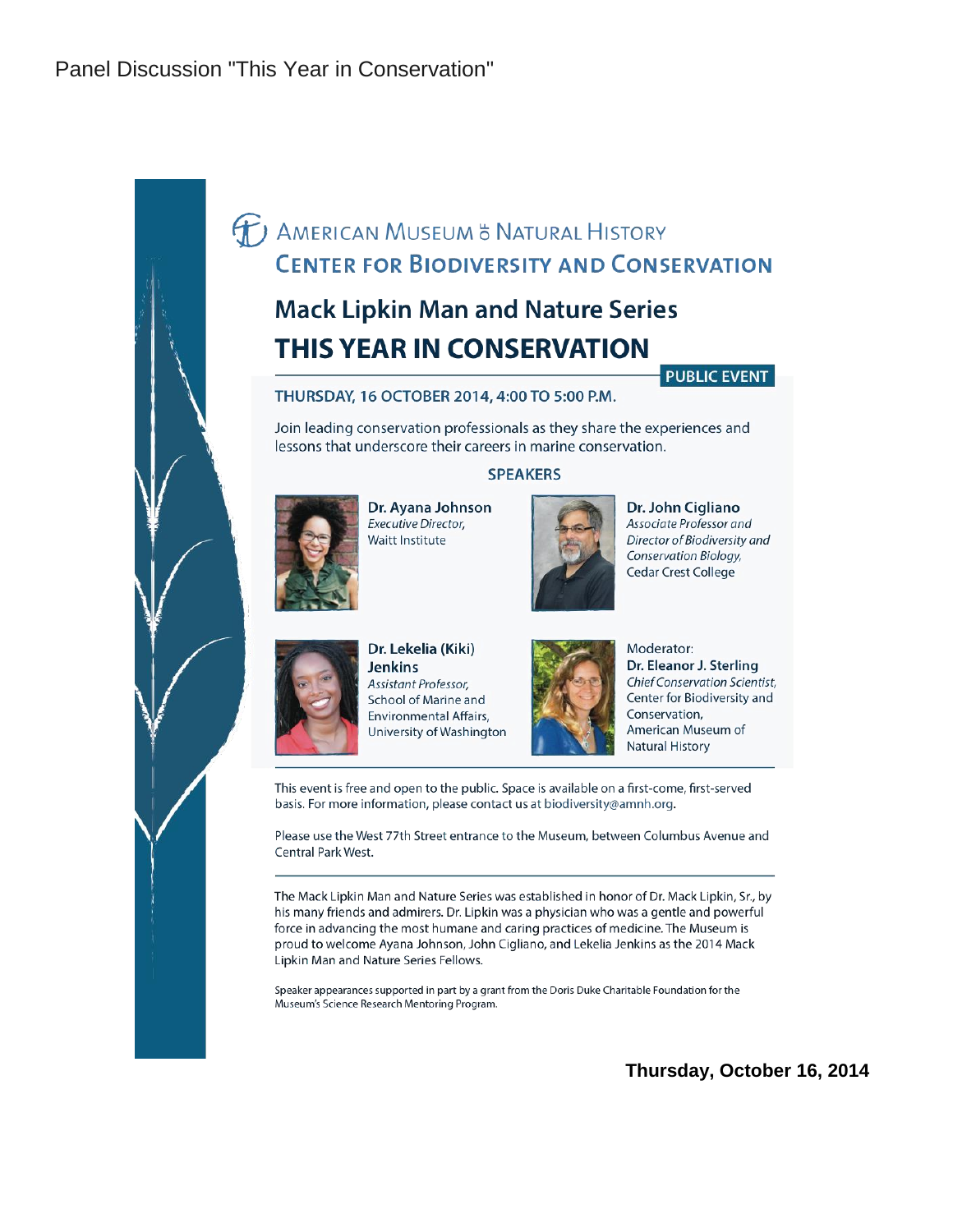

#### TEACHERS COLLEGE COLUMBIA UNIVERSITY

# **8:00am – 8:45 Breakfast/Registration**

Room 408 ZB Building (ZB)

#### **8:45am-9am**

**Welcome Remarks/Overview of the Day** 

Jessica Riccio, NE-ASTE Regional Director Amanda Gunning, NE-ASTE Treasurer

Room 408 ZB

### **Session One, 9-10:30am: Workshops and Presentations**

9:00am - 9:30am

Clement Gomes Teachers College, Columbia University [cvg2101@tc.columbia.edu](mailto:cvg2101@tc.columbia.edu) Understanding science language using audio technology: Assistive supports for students with learning differences

414 ZB

Maria S. Rivera Maulucci Barnard College [mriveram@barnard.edu](mailto:mriveram@barnard.edu) **Workshop:** A Professional Development Model for Hosting a Family Engineering Night

418 ZB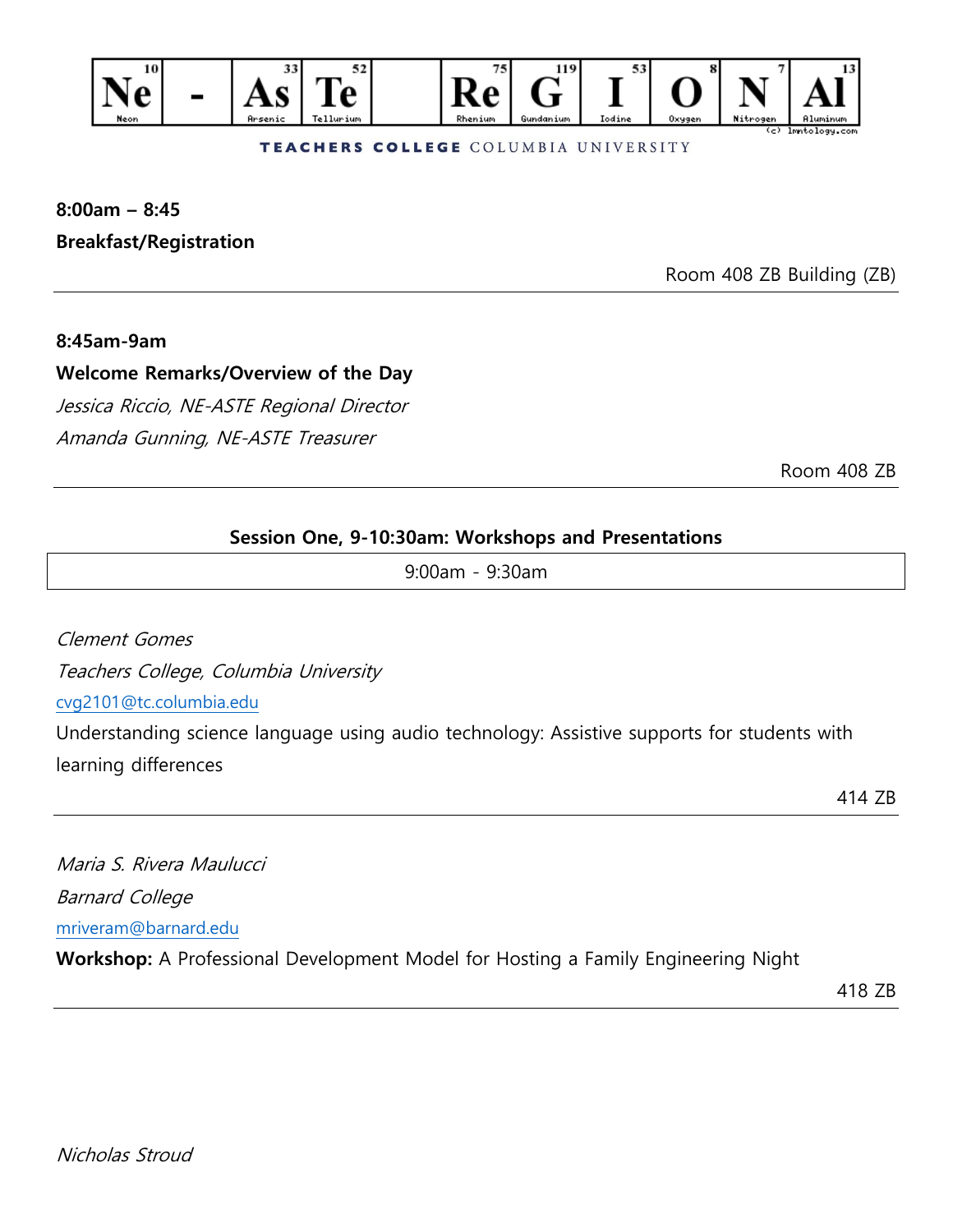Massachusetts College of Liberal Arts

#### [n.stroud@mcla.edu](mailto:n.stroud@mcla.edu)

Using Argumentation to Teach Nature of Science

Eric Olson Peter Veronesi SUNY-Oswego [eric.olson@oswego.edu](mailto:eric.olson@oswego.edu) Science Learning in Building and Art Projects

408 ZB

9:30am - 10:00am

Johanna T. Ohlmeyer The Owlet [jo32@columbia.edu](mailto:jo32@columbia.edu) **Workshop:** The owlet, a new science education website

414 ZB

Felicia M. Mensah Robin E. Fleshman Teachers College, Columbia University [fm2140@tc.columbia.edu](mailto:fm2140@tc.columbia.edu) **Workshop:** Common Sense in Taking the Fourth Grade Science Test

418 ZB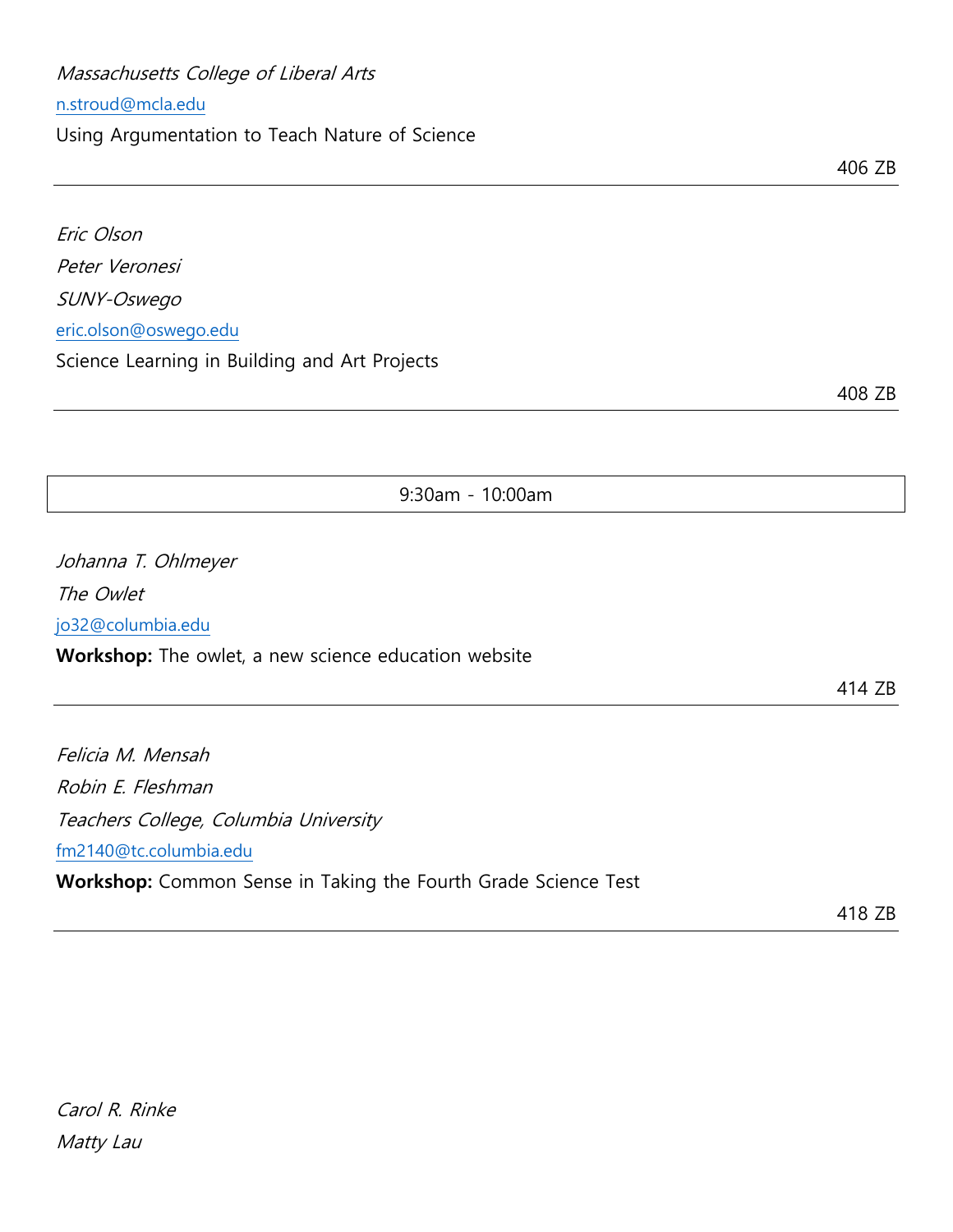Angela M. Kelly Stony Brook University [angela.kelly@stonybrook.edu](mailto:angela.kelly@stonybrook.edu)

## Catherine Milne Jason Blonstein

[cem4@nyu.edu](mailto:cem4@nyu.edu)

NYU

Exploring the Discourse and Practices of the edTPA

Beyond Buzzwords: Defining the Field of STEM Teacher Education

Diane C. Jammula Teachers College, Columbia University

[dec2142@columbia.edu](mailto:dec2142@columbia.edu) Grounded Practice: A Model for Science Teacher Coaching

Darcy M. Ronan Teachers College, Columbia University [darcy.ronan@gmail.com](mailto:darcy.ronan@gmail.com)

The science teacher: An ethnography exploring identity and roles of science specialists in urban elementary schools

10:00am- 10:30am

414 ZB

Marist College

[carol.rinke@marist.edu](mailto:carol.rinke@marist.edu)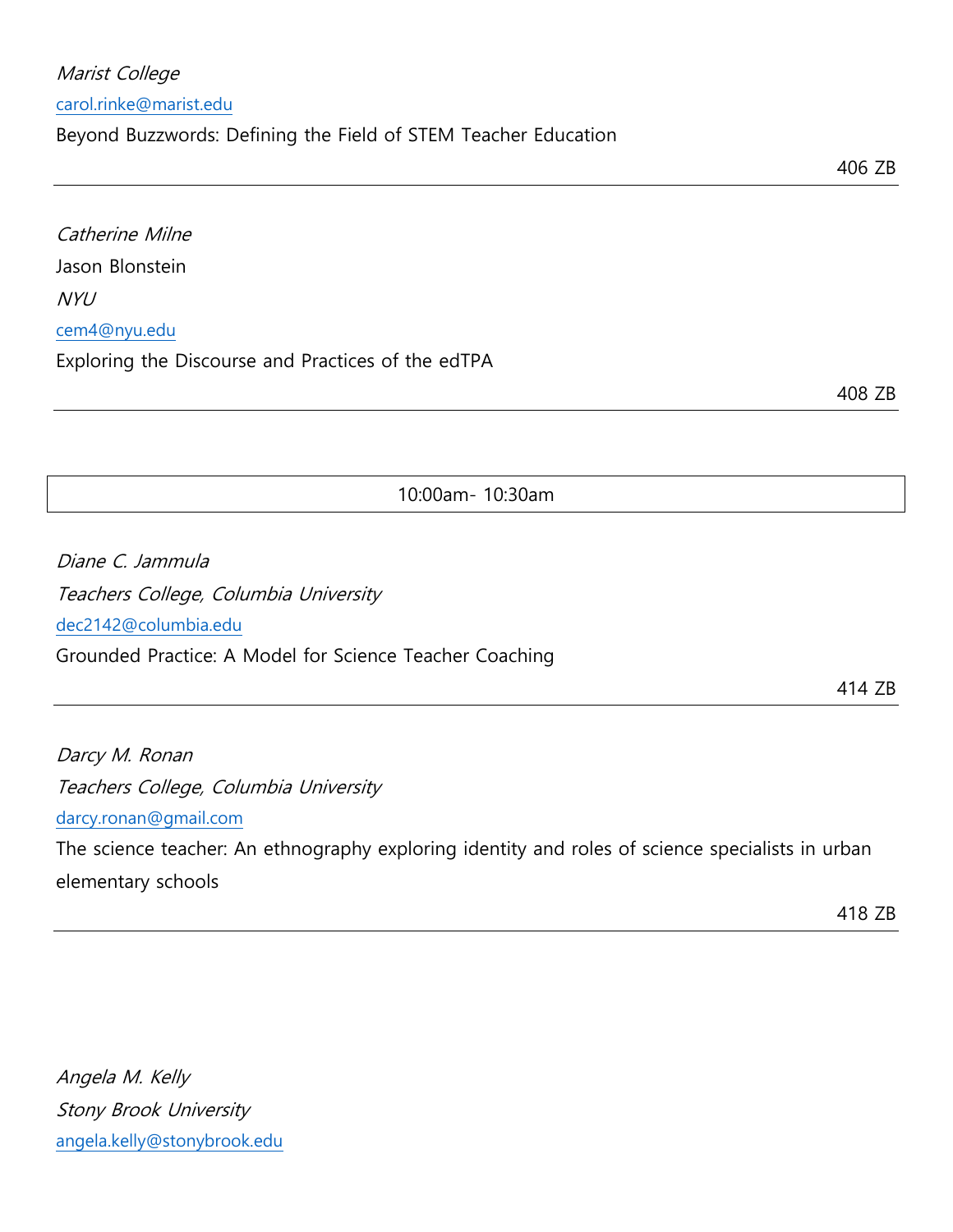# Gail Luera University of Michigan-Dearborn [grl@umich.edu](mailto:grl@umich.edu) The Use of Scaffolded Learning Activities to Address University Students' Deficiencies in Science Skills

408 ZB

# **Session Two: Coffee and Conversations/ Poster Presentation Gallery Walk 10:30 am- 11:15 am, 4 th Floor ZB Hall**

Margaret Conover CESAME, Stony Brook University [margaret.conover@stonybrook.edu](mailto:margaret.conover@stonybrook.edu) Chia Seeds Promote Cross-Cultural Inquiry in the Elementary Classroom

Michelle R. Turner-Edwards/Angela Kelly Stony Brook University [michelle.turner@stonybrook.edu](mailto:michelle.turner@stonybrook.edu) An Examination of Science Teacher Certification in an Urban Setting

Michael A. Conenna Stony Brook University [m.a.conenna@gmail.com](mailto:m.a.conenna@gmail.com) How has the implementation of Common Core Standards in an urban high school affected science performance?

Judith Gouraige Stony Brook University [jmgouraige6@gmail.com](mailto:jmgouraige6@gmail.com) An Evaluation of Elementary Classrooms for Print Rich Science Support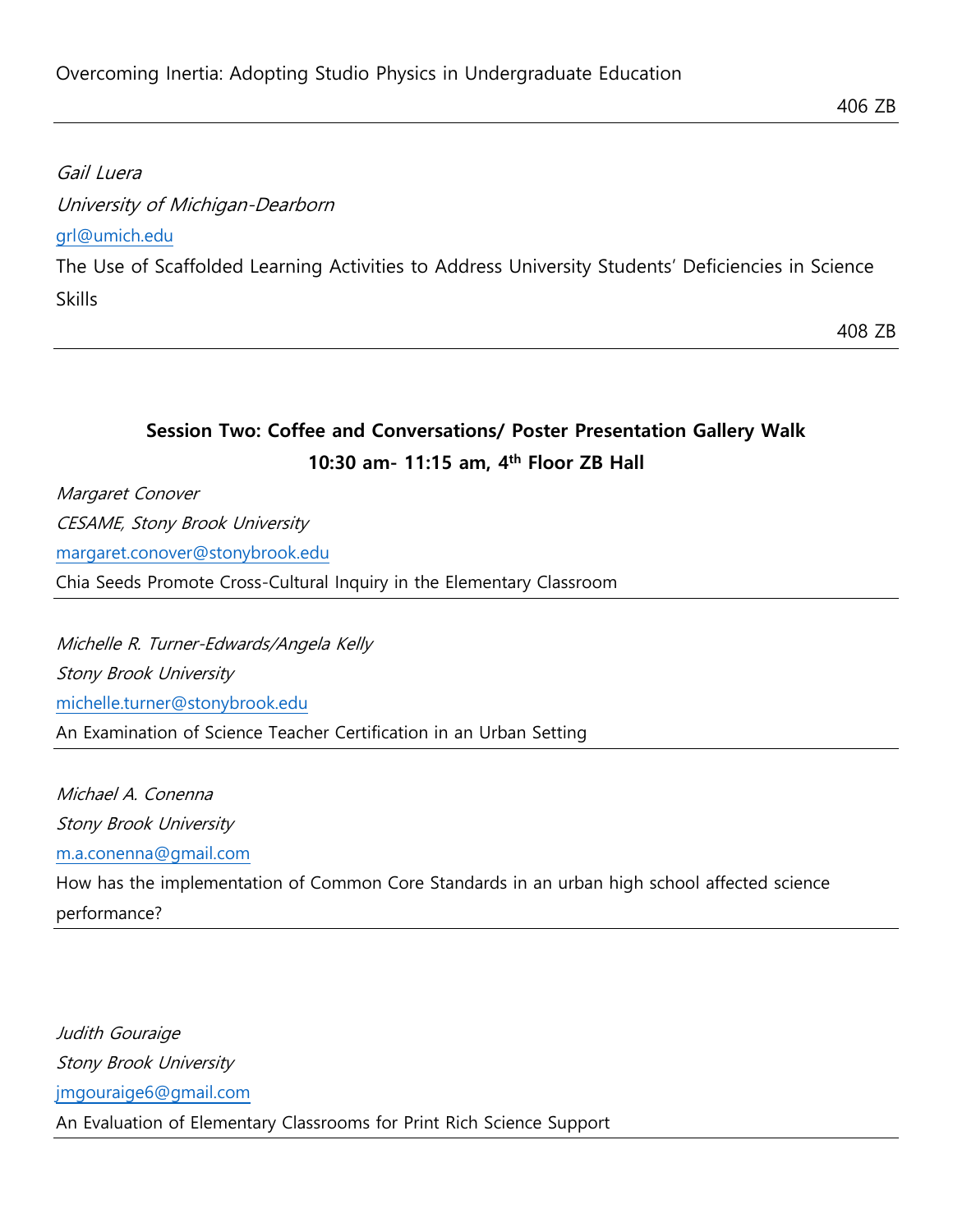Mary Leou/ Megan Davidson/ Becca Susko NYU [mary.leou@nyu.edu](mailto:mary.leou@nyu.edu) Science and the Urban Environment: An alternative science course for NYC High School Students

Marjaneh Issapour/Angela Kelly Stony Brook University [issapom@gmail.com](mailto:issapom@gmail.com) Relationship of students' interest in science and performance in engineering curriculum

Minsu Ha/ Gena C. Sbeglia/ Ross H. Nehm Stony Brook University [minsu.ha@stonybrook.edu](mailto:minsu.ha@stonybrook.edu) Student Learning about Evolution in a Misconception-Focused Class: Implications for Science Teacher Education

Nina Leonhardt/ William Tucker Suffolk County Community College [leonhan@sunysuffolk.edu](mailto:leonhan@sunysuffolk.edu) The Teaching Fellow, the Community College Partner and Course Design

Un Jung Lee Stony Brook University [unjunglee0120@gmail.com](mailto:unjunglee0120@gmail.com) Data Sources for Early Warning Systems in STEM Education: Clicker Score Trajectories and Concept Inventory Scores

Thea Charles Stony Brook University [thea.charles@stonybrook.edu](mailto:thea.charles@stonybrook.edu) Correlation between Quality of Public School Education and Chemistry Regents Scores across the five boroughs of New York City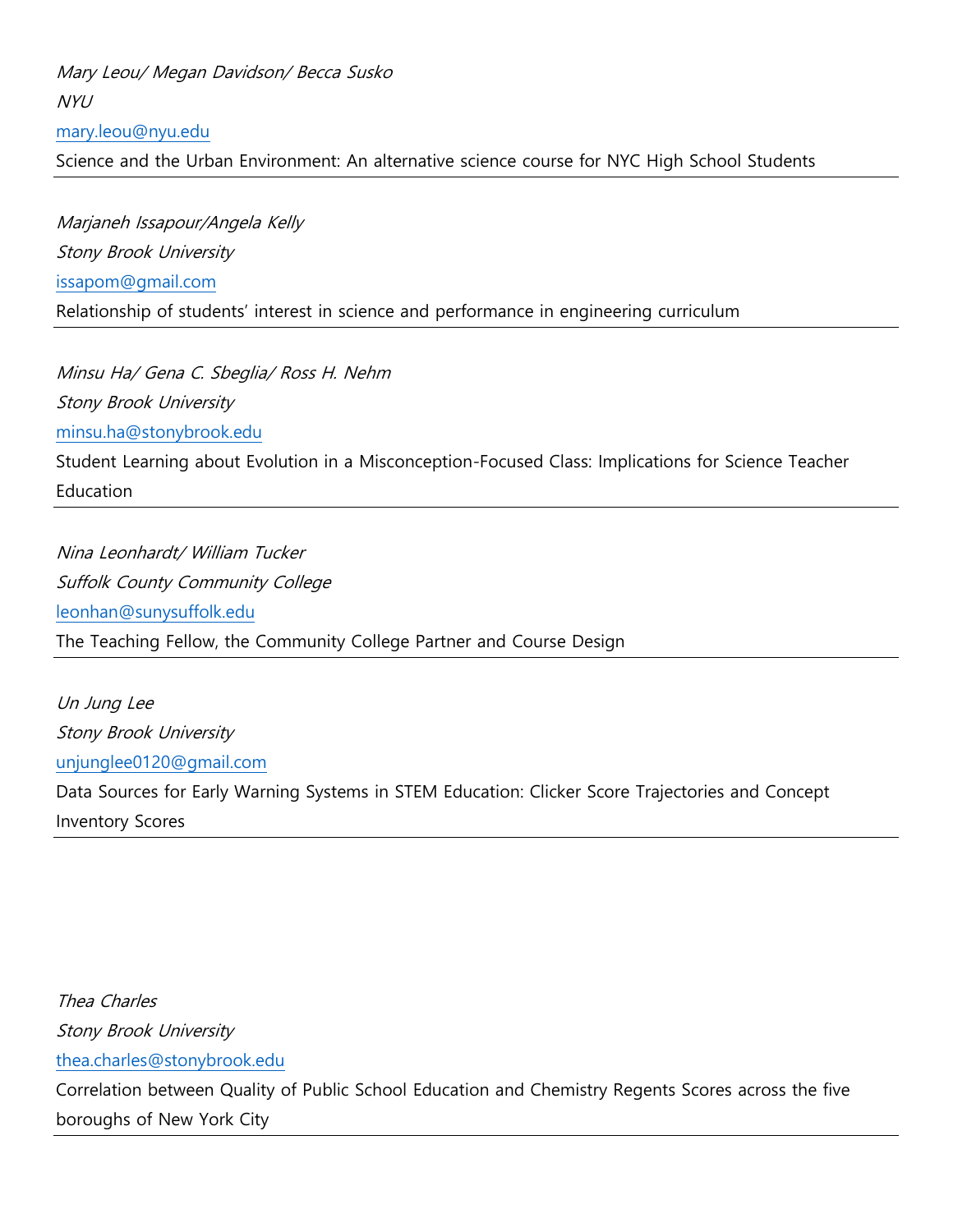### **Session Three, 11:15am- 1:00pm: Workshops and Presentations**

| 414 ZB |
|--------|
|        |
|        |
|        |

[fbrunsch@gmail.com](mailto:fbrunsch@gmail.com)

**Workshop:** A hands-on investigation of the motion of an electrical "buggy" - as an illustration of the modeling approach to teaching science

418 ZB

11:30am – 12:00pm

| Regina Toolin                                                |
|--------------------------------------------------------------|
| University of Vermont                                        |
| Rtoolin@uvm.edu                                              |
| CREST - Champlain Research Experience for Secondary Teachers |

406 ZB

Jennifer D. Adams Dan Meharg Brooklyn College [jadams@brooklyn.cuny.edu](mailto:jadams@brooklyn.cuny.edu)

Extending classrooms into parks through informal science learning and place-based education

408 ZB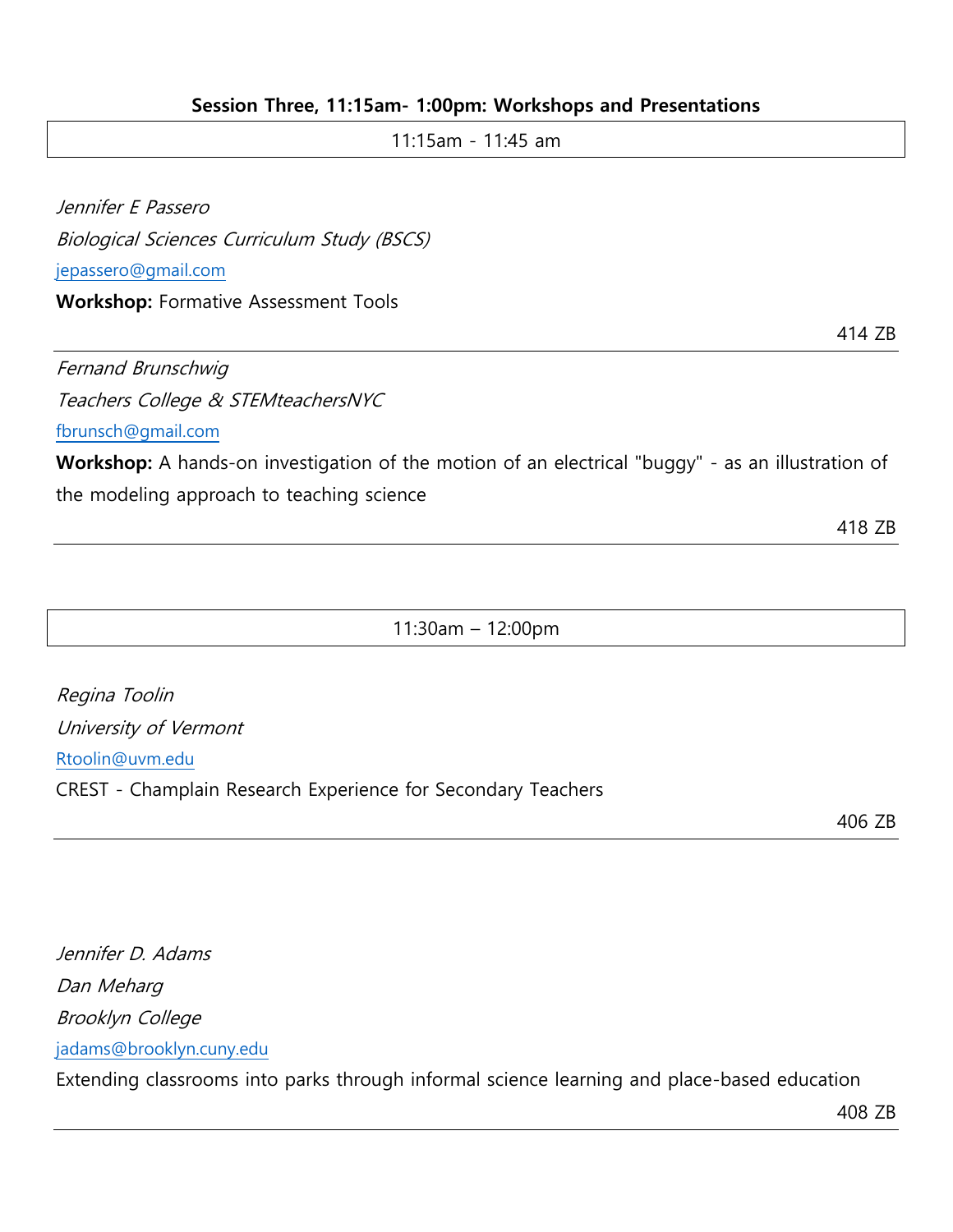12:00 pm-12: 30 pm

Mariah Hamel Plot.ly [mariah@plot.ly](mailto:mariah@plot.ly) **Workshop:** Data analysis and graphing with Plotly

Stacey Greengold Stony Brook University [stacey.greengold@stonybrook.edu](mailto:stacey.greengold@stonybrook.edu) Walking up the down escalator: Teachers' conceptions about chemical equilibrium and their use

of analogies in the classroom

418 ZB

414 ZB

Caren Gough Ross H. Nehm Minsu Ha Stony Brook University [caren.gough@stonybrook.edu](mailto:caren.gough@stonybrook.edu) Exploring the impact of multi-level professional development program genomic approaches in the biosciences

406 ZB

12:30pm-1:00pm

Dennis M. Robbins Hunter College [drobb@hunter.cuny.edu](mailto:drobb@hunter.cuny.edu) Sputnik Moments: Moral Panics in Science Education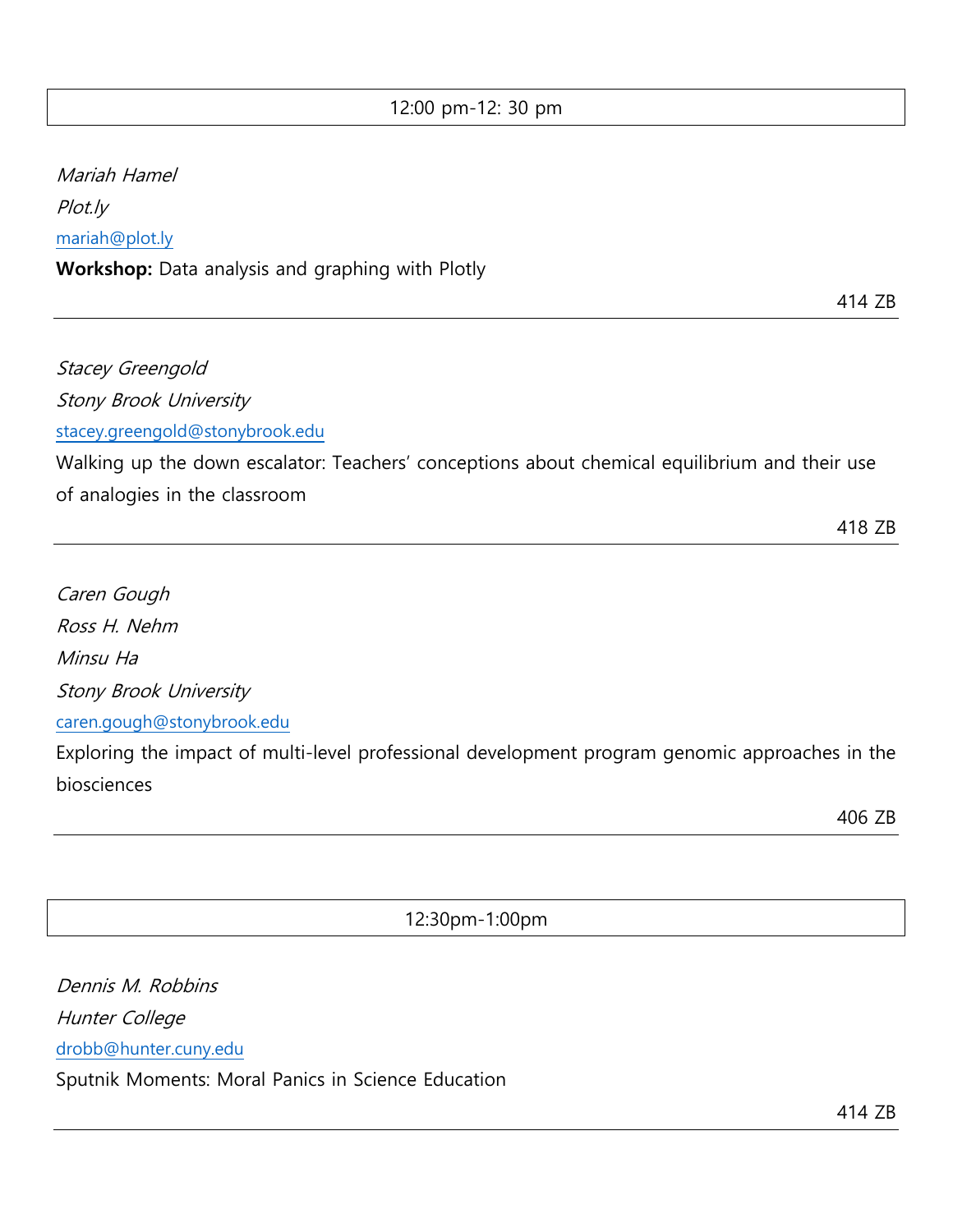Keith Sheppard Linda Padwa Stony Brook University [keith.sheppard@stonybrook.edu](mailto:keith.sheppard@stonybrook.edu)

Chemistry Teaching in New York State: Past, Present and Future

418 ZB

Daniel Wolff Rosamond Kinzler AMNH [dwolff@amnh.org](mailto:dwolff@amnh.org) Strengthening the Curriculum Mapping Experience in an Urban Teacher Preparation Program

406 ZB

Will Snyder University of Massachusetts Amherst [wsnyder@umext.umass.edu](mailto:wsnyder@umext.umass.edu) Experiences of Science and Civic Engagement in a High School Community Research Curriculum

408 ZB

# **Lunch Break**

**Teachers College Cafeteria**, Ground Floor Grace Dodge Hall

**1:00pm- 2:00pm**

\*Please remember to bring your lunch voucher given to you at check-in.

# **Session Four, 2:00pm- 3:30pm: Presentations**

2:00pm -2:30pm

Jim Short

Dora Kravitz

American Museum of Natural History

[jshort@amnh.org](mailto:jshort@amnh.org)

Integrating Science Practices with Common Core Literacy Strategies Using Teaching Cases and Online Data Tools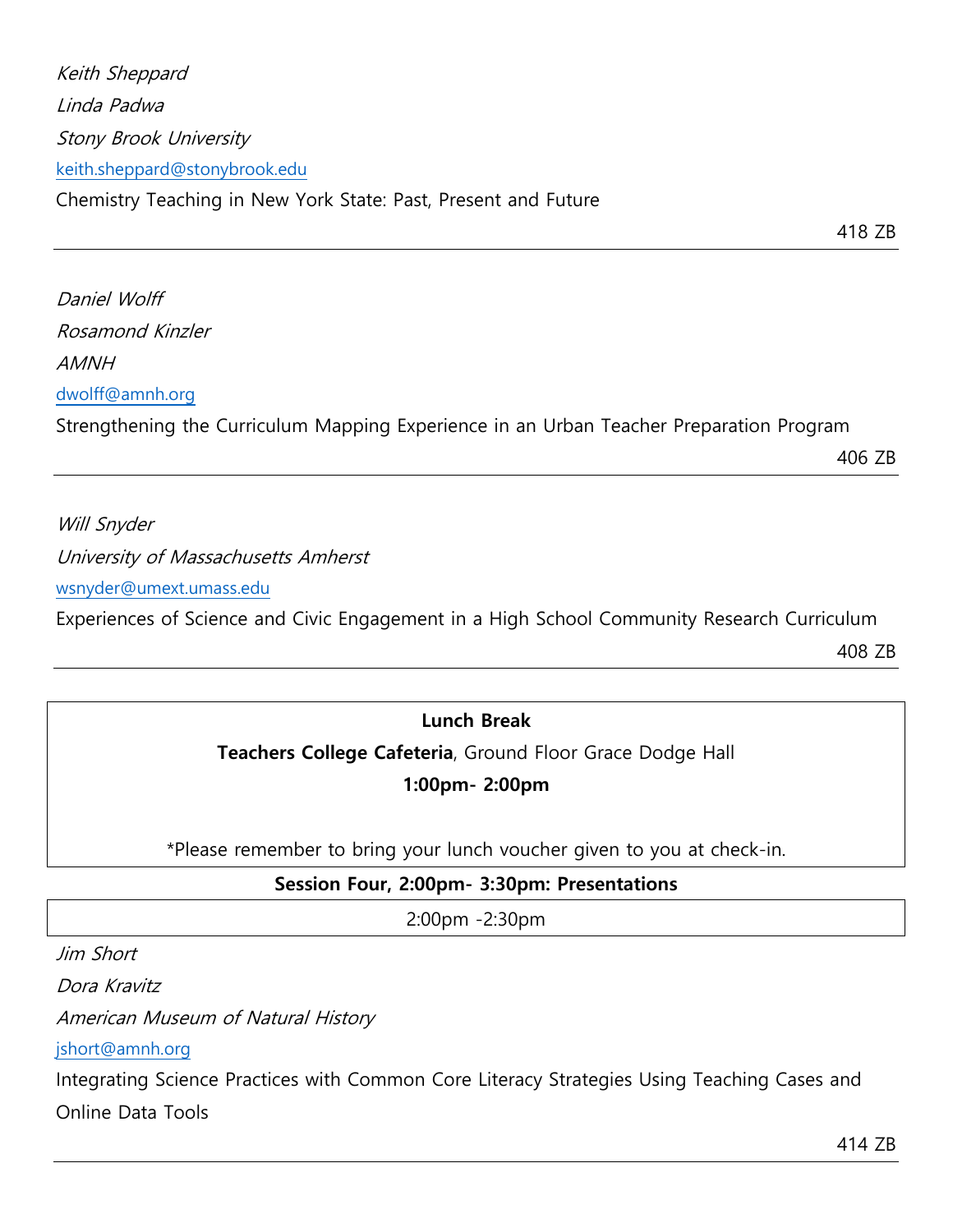| Jason S. Wu                                                                                    |        |
|------------------------------------------------------------------------------------------------|--------|
| Teachers College, Columbia University                                                          |        |
| jasonwu@columbia.edu                                                                           |        |
| English Language Learners' Native Language Use in a Secondary Science Classroom: A Pilot Study |        |
|                                                                                                | 418 ZB |
|                                                                                                |        |
| Konstantinos Alexakos                                                                          |        |
| Kenneth Tobin and Malgorzata Powietrzynska                                                     |        |
| Brooklyn College – CUNY                                                                        |        |
| kalexakos@gmail.com                                                                            |        |
| Multi-Level Research on Emotions and Mindfulness in Science and Science Education              |        |
|                                                                                                | 406 ZB |
| Mubina Khan Schroeder                                                                          |        |
| New York University/Molloy College                                                             |        |
| mschroeder@molloy.edu                                                                          |        |

Questioning and Metacognitive Thinking: On-line and off-line assessments in understanding the role of prompting/questioning and metacognitive thinking in a digital chemistry learning environment

408 ZB

2:30pm -3:00pm

Jacqueline McLaughlin Melissa Coyle and Rose Baker Pennsylvania State University Lehigh Valley [jshea@psu.edu](mailto:jshea@psu.edu) Transforming Undergraduate Labs into Research Environments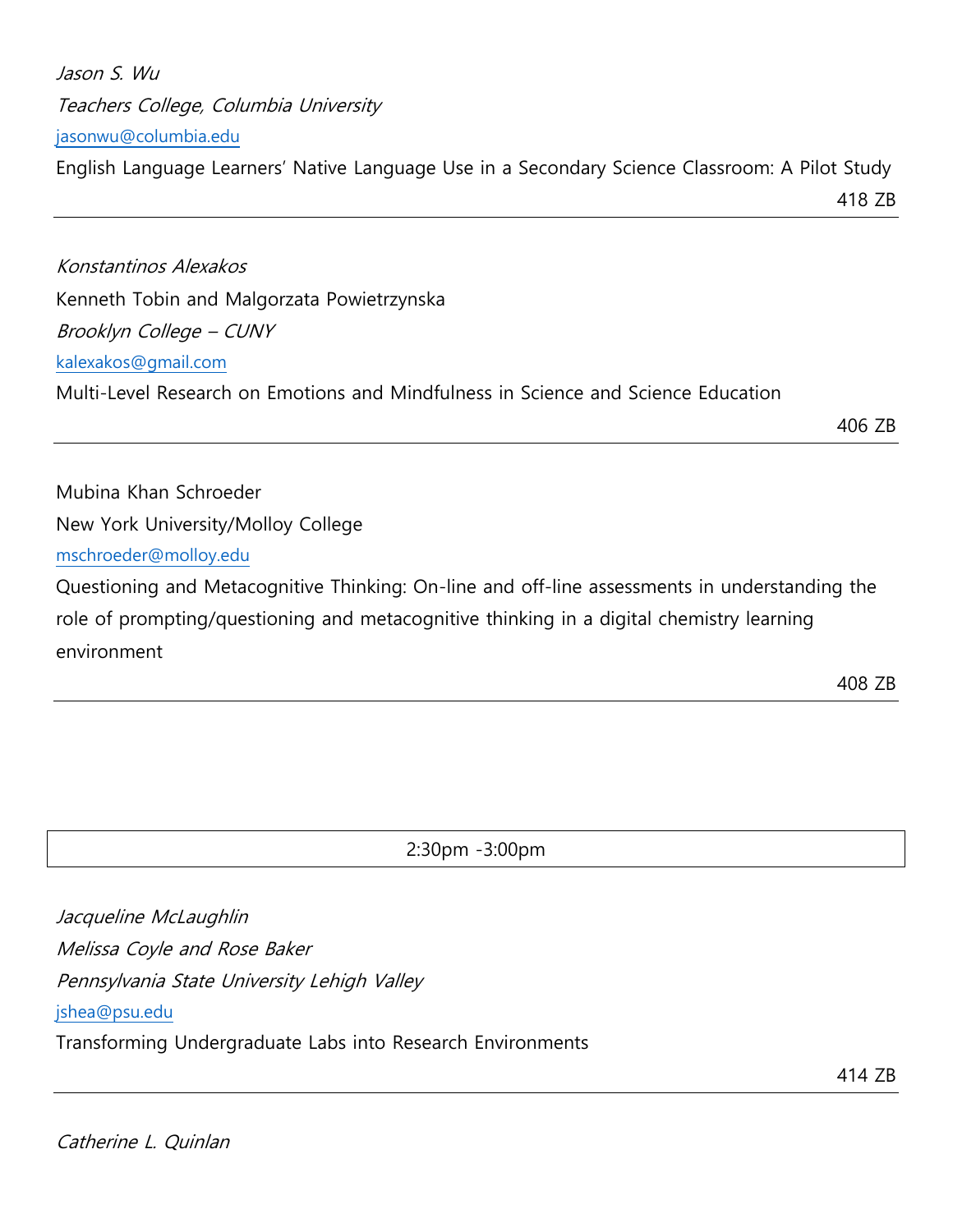### NJ High School Biology Teacher

[clk8@tc.columbia.edu](mailto:clk8@tc.columbia.edu)

Using an astrobiology approach in the high school biology classroom - an exploratory study

Stephanie Wortel Stony Brook University [stephanie.wortel@stonybrook.edu](mailto:stephanie.wortel@stonybrook.edu)

Science Researchers' Perspectives on K-12 Science Teaching Before and After Clinical Teaching Experiences

406 ZB

Dave Liam Johnston Shelley C. Kurland Montclair State University [johnstond5@mail.montclair.edu](mailto:johnstond5@mail.montclair.edu)

How can we help you? Using responsive coaching to support transformative teaching with digital technology in science classrooms

408 ZB

3:00pm-3:30 pm

Leslie Day www.fieldguidenyc.com [leslieday@me.com](mailto:leslieday@me.com) Nature in the City

414 ZB

Denise Mahfood Teachers College, Columbia University [dm2564@tc.columbia.edu](mailto:dm2564@tc.columbia.edu)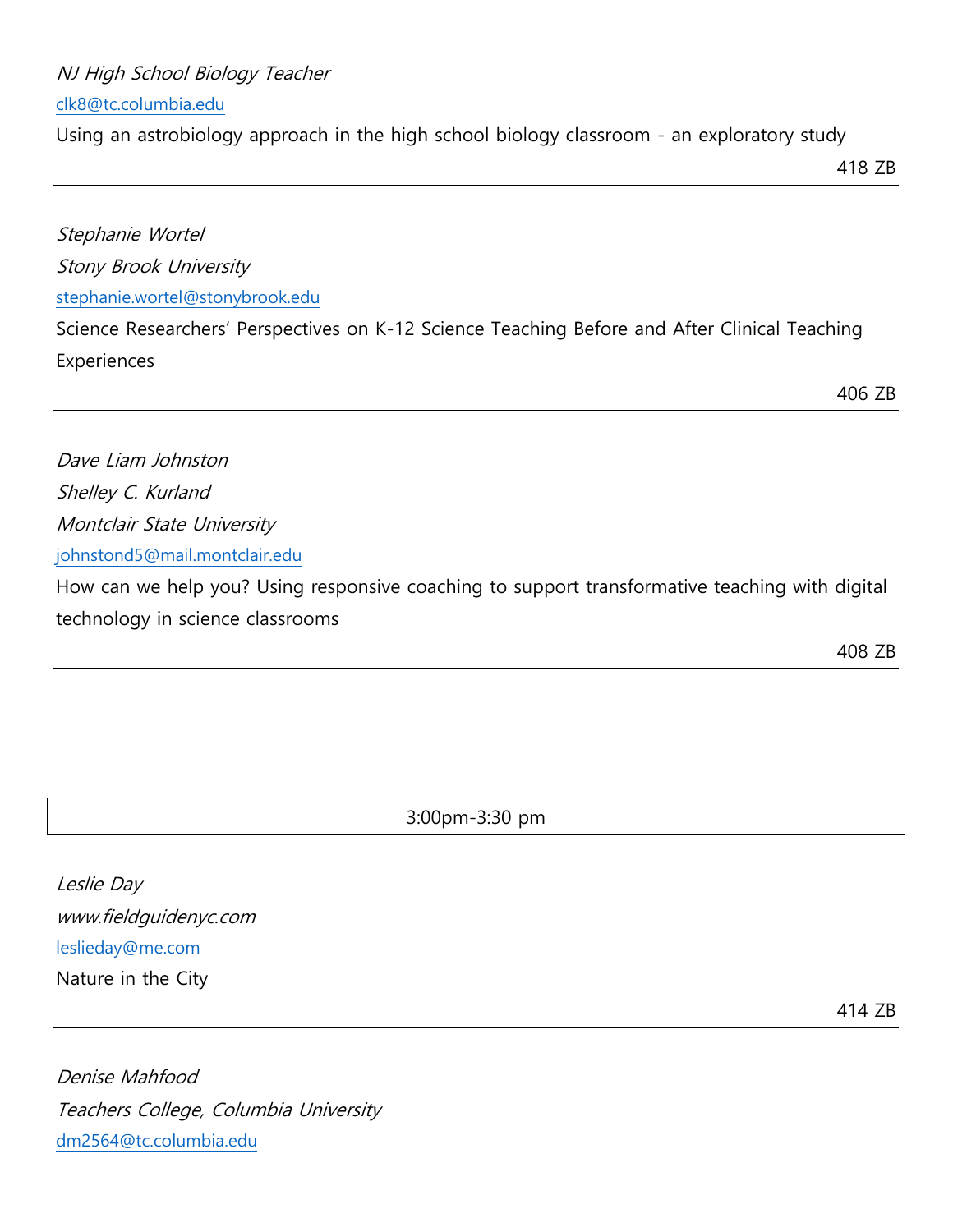Persistence in Science: Science Identity Development for Undergraduate Students of Color

# Ernest Poole CUNY Graduate Center [epoole@gc.cuny.edu](mailto:epoole@gc.cuny.edu) Emotions, Mindfulness, Wellness, & Harmony in Teaching/Learning

406 ZB

Duane Wallace Alec Bodzin Lehigh University [duane@duanew.com](mailto:duane@duanew.com) Affordances of Mobile Learning Technologies in the Environmental Sciences

408 ZB

# **Business Meeting: 3:30pm-3:45pm**

NE-ASTE: All Welcome to Attend Room 408 ZB